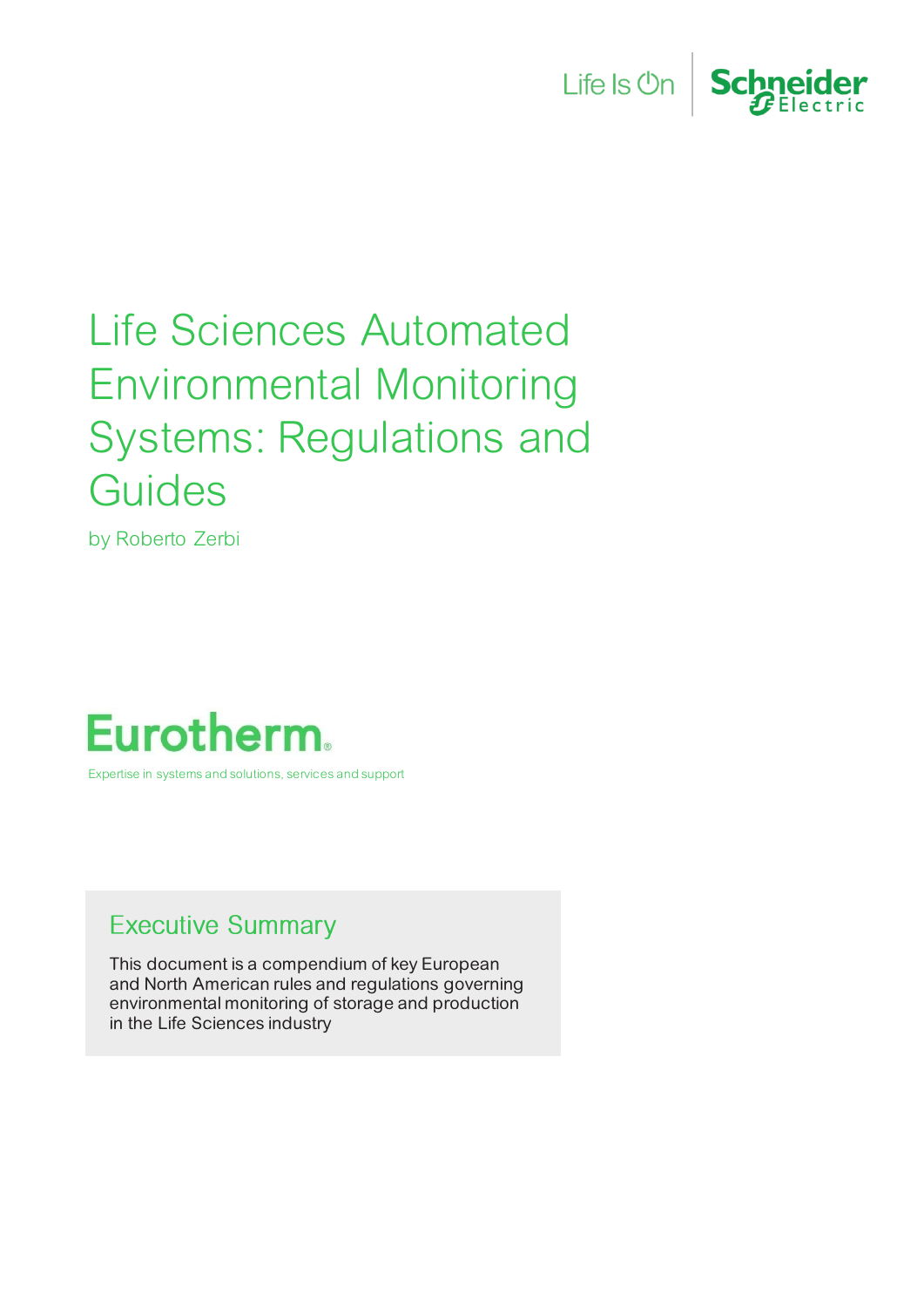# Index

| FDA 21 CFR PART 211 - Current Good Manufacturing Practice for Finished                                                                                  |  |
|---------------------------------------------------------------------------------------------------------------------------------------------------------|--|
|                                                                                                                                                         |  |
|                                                                                                                                                         |  |
|                                                                                                                                                         |  |
| EudraLex Volume 4 - EU Guidelines to GMP - Part I: Basic Requirements                                                                                   |  |
| (PIC/S PE 009 – Guide to Good Manufacturing Practice for Medicinal                                                                                      |  |
| EudraLex Volume 4 - EU Guidelines to GMP - Part II: Basic Requirements<br>for Active Substances used as Starting Materials (into operation: 1 September |  |
| (PIC/S PE 009 - Guide to Good Manufacturing Practice for Medicinal                                                                                      |  |
| EudraLex Volume 4 - EU Guide to GMP - Revision to Annex 1:<br>Manufacturing of Sterile Medicinal Products (released: November 2008, draft               |  |
| (PIC/S PE 009 - Guide to Good Manufacturing Practice for Medicinal<br>Products. Annex 1 - Manufacture of sterile medicinal products (released:          |  |
| PIC/S PE 009 - Guide to Good Manufacturing Practice for Medicinal<br>Products. Annex 2A - Manufacture of advanced therapy medicinal products            |  |
| EudraLex Volume 4 - EU Guidelines to GMP - Annex 2: Manufacture of<br>Biological Medicinal Substances and Products for Human Use (into operation:       |  |
| (PIC/S PE 009 - Guide to Good Manufacturing Practice for Medicinal<br>Products. Annex 2B: Manufacture of Biological Medicinal Substances and            |  |
| EudraLex Volume 4 - EU Guidelines to GMP - Annex 3: Manufacture of                                                                                      |  |
|                                                                                                                                                         |  |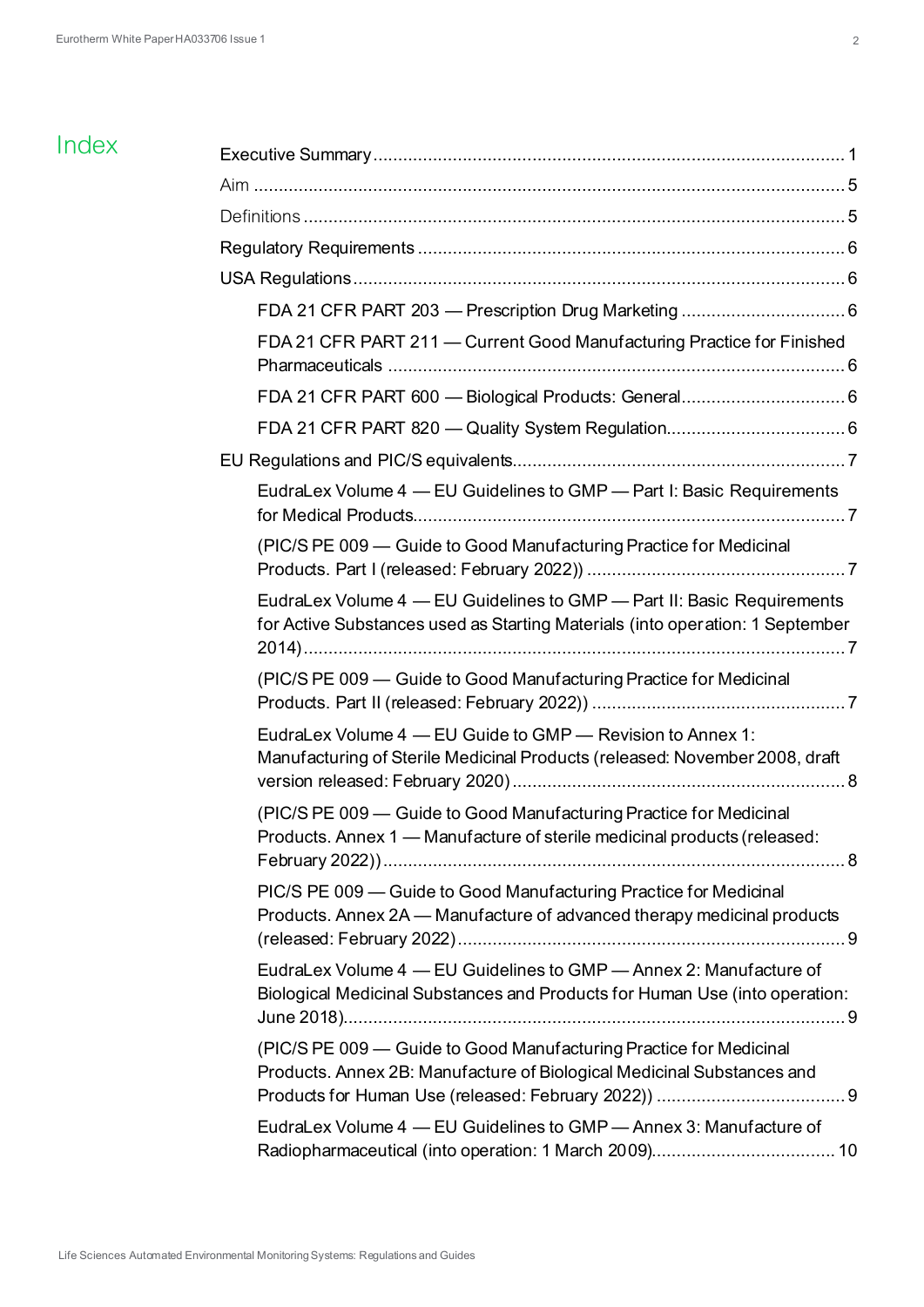| (PIC/S PE 009 - Guide to Good Manufacturing Practice for Medicinal<br>Products. Annex 3: Manufacture of Radiopharmaceutical (released: February      |
|------------------------------------------------------------------------------------------------------------------------------------------------------|
| EudraLex Volume 4 - EU Guidelines to GMP - Annex 5: Manufacture of                                                                                   |
| (PIC/S PE 009 - Guide to Good Manufacturing Practice for Medicinal<br>Products. Annex 5: Manufacture of Immunological Veterinary Medical Products    |
| EudraLex Volume 4 - EU Guidelines to GMP - Annex 6: Manufacture of                                                                                   |
| (PIC/S PE 009 - Guide to Good Manufacturing Practice for Medicinal<br>Products. Annex 6: Manufacture of Medicinal Gases (released: February          |
| EudraLex Volume 4 - EU Guidelines to GMP - Annex 7: Manufacture of<br>Herbal Medicinal Products (into operation: 1 September 2009)  11               |
| (PIC/S PE 009 - Guide to Good Manufacturing Practice for Medicinal<br>Products. Annex 7: Manufacture of Herbal Medicinal Products (released:         |
| EudraLex Volume 4 - EU Guidelines to GMP - Annex 12: Use of lonising                                                                                 |
| (PIC/S PE 009 - Guide to Good Manufacturing Practice for Medicinal<br>Products. Annex 12: Use of lonizing Radiations in the Manufacture of Medicinal |
| EudraLex Volume 4 - EU Guidelines to GMP - Annex 14: Manufacture of<br>Medicinal Products Derived from Human Blood or Plasma (into operation: 30     |
| (PIC/S PE 009 - Guide to Good Manufacturing Practice for Medicinal<br>Products. Annex 14: Manufacture of Medicinal Products Derived from Human       |
| EudraLex Volume 4 - EU Guidelines to GMP - Annex 17: Real-Time<br>Release Testing and Parametric Release (into operation: 26 December 2018)          |
| (PIC/S PE 009 - Guide to Good Manufacturing Practice for Medicinal<br>Products. Annex 17: Real-Time Release Testing and Parametric Release           |
| EudraLex Volume 4 - EU Guidelines to GMP - Annex 19: Reference and                                                                                   |
| (PIC/S PE 009 - Guide to Good Manufacturing Practice for Medicinal<br>Products. Annex 19: Reference and Retention Samples (released: February        |
|                                                                                                                                                      |
| FDA Guidance for Industry - Sterile Drug Products Produced by Aseptic                                                                                |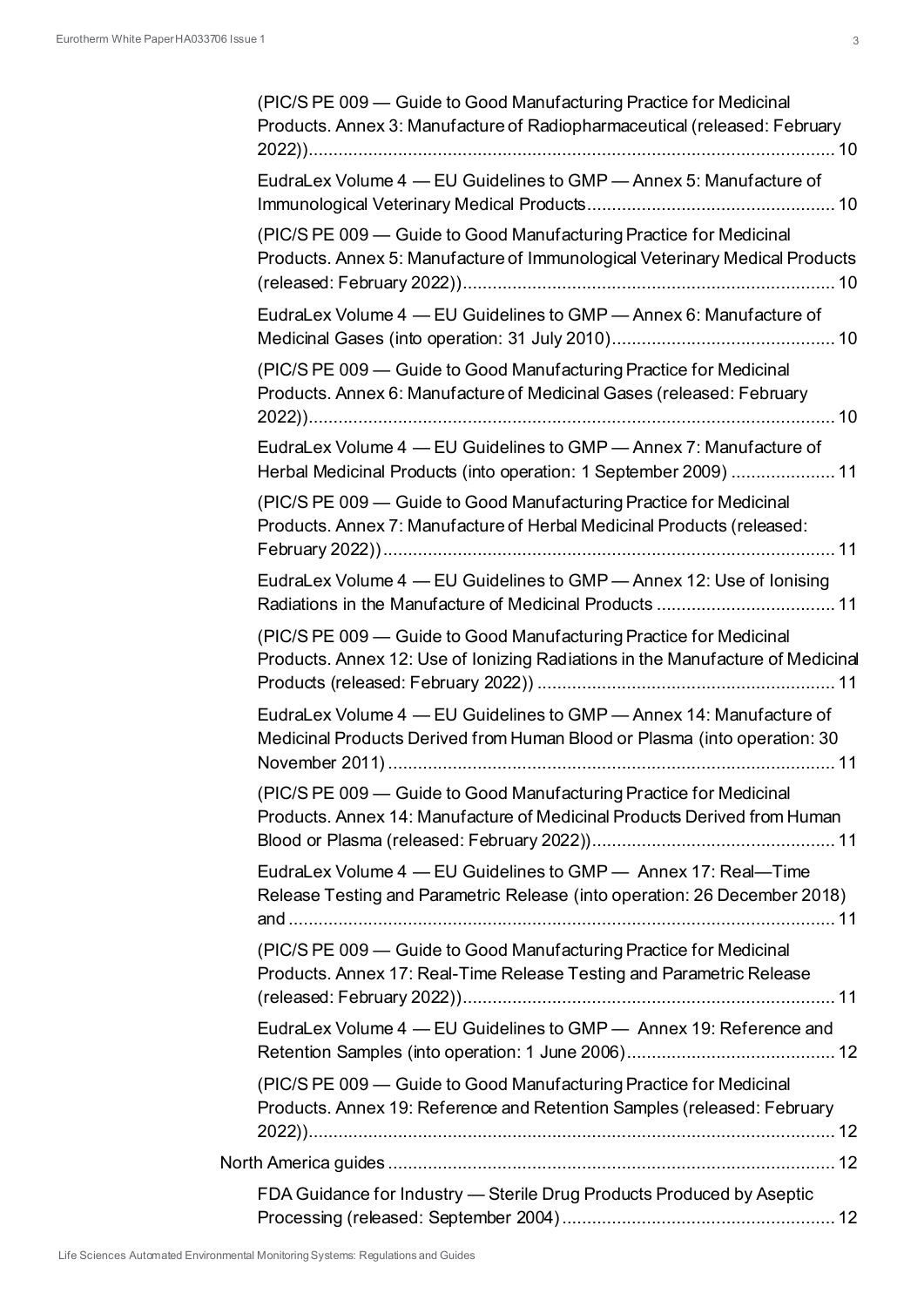| FDA Guidance for Industry - CGMP for Phase 1 Investigational Drugs                                                                                                                                            |
|---------------------------------------------------------------------------------------------------------------------------------------------------------------------------------------------------------------|
| FDA Compliance Program Guidance Manual - Chapter 56 - Drug Quality<br>Assurance — Drug Manufacturing Inspections — Program 7356.002 (into                                                                     |
| FDA Compliance Program Guidance Manual — Chapter 56 — Drug Quality<br>Assurance - Sterile Drug Process Inspection - Program 7356.002A (into                                                                   |
| FDA Compliance Program Guidance Manual - Chapter 56 - Drug Quality<br>Assurance - API Process Inspection - Program 7356.002F (into operation:                                                                 |
| FDA Compliance Program Guidance Manual - Chapter 56 - Drug Quality<br>Assurance - Surveillance Inspections of Protein Drug Substance<br>Manufacturers - Program 7356.002M (into operation: 1 October 2021) 13 |
| FDA Guide to Inspections of Sterile Drug Substance Manufacturers 13                                                                                                                                           |
| FDA Guide to Inspections of Microbiological Pharmaceutical Quality Control                                                                                                                                    |
| FDA Guide to Inspections of Dosage Form Drug Manufactures - CGMPR'S 14                                                                                                                                        |
| FDA Guide to Inspections Oral Solutions and Suspensions 14                                                                                                                                                    |
|                                                                                                                                                                                                               |
| Health Canada GMP guide for drug products (GUI-0001, released: July 2020)                                                                                                                                     |
|                                                                                                                                                                                                               |
|                                                                                                                                                                                                               |
| PIC/S PE 005 - Good Practice Guide for Blood Establishments (released: 1                                                                                                                                      |
| PIC/S PE 008 - Explanatory notes for pharma manufacturers on the<br>preparation of a Site Master File - Annex: Content of Site Master File                                                                    |
| PIC/S PE 011 - Guide to Good Distribution Practice for Medicinal Products                                                                                                                                     |
| PIC/S PI 005 - Recommendation on Guidance on Parametric Release                                                                                                                                               |
| PIC/S PI 007 - Recommendation on the Validation of Aseptic Processes                                                                                                                                          |
| PIC/S PI 012 - Recommendation on Sterility Testing (released: 25 September                                                                                                                                    |
| ICH Q7A GMP Guide for Active Pharmaceutical Ingredients (released: 10                                                                                                                                         |
|                                                                                                                                                                                                               |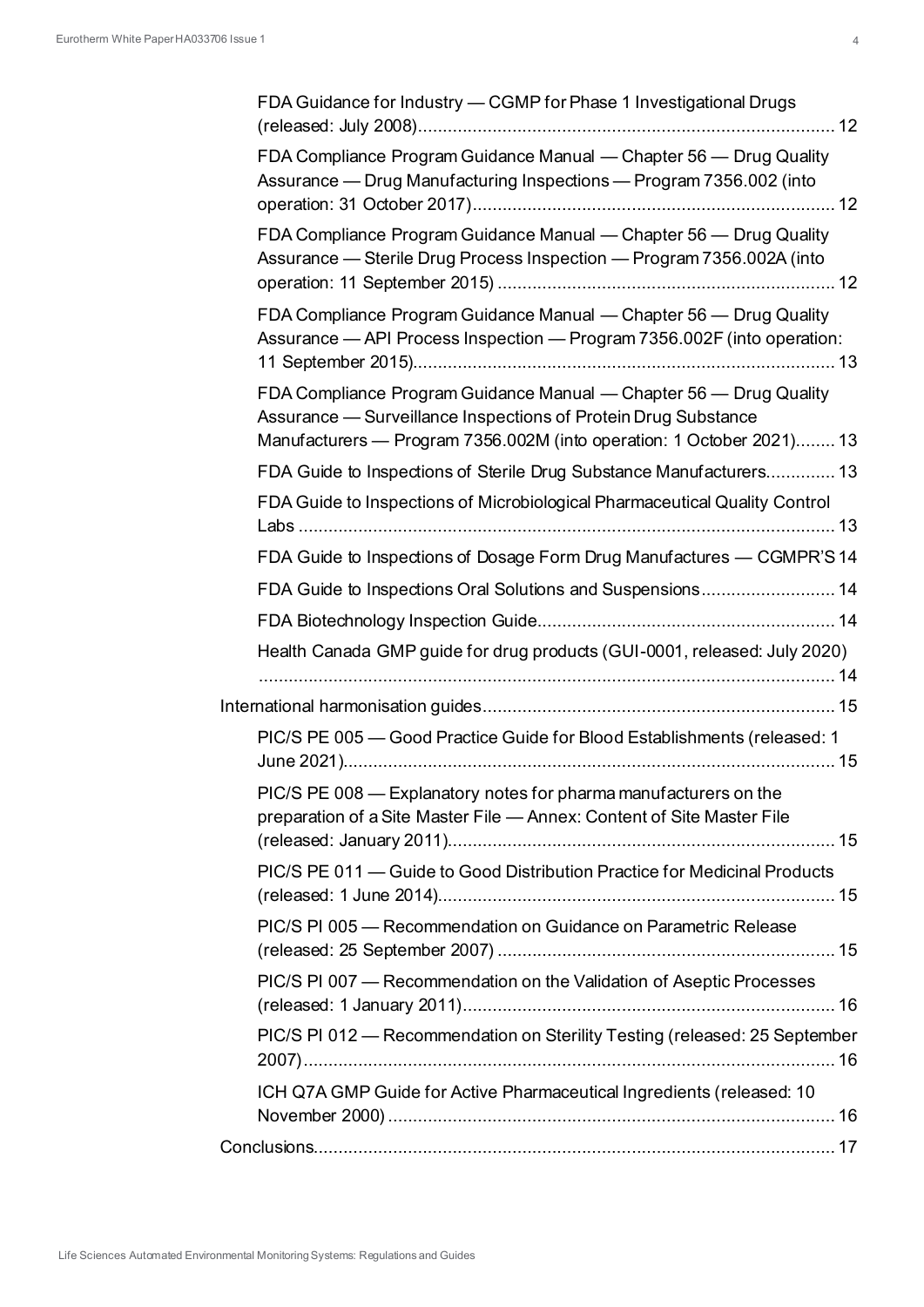# Aim

This document is intended to help identify European and North American rules and regulations for environmental monitoring systems that pharmaceutical storage and production facilities must comply with.

# **Definitions**

#### Building Management System (BMS) or Building Automation Systems (BAS)

A computerized system that controls, monitors, and optimizes environmental conditions through functions and facilities such as heating, air—conditioning, lighting, and security.<sup>1</sup>

## Environmental Monitoring System (EMS)

Monitoring storage and production environments have become a crucial issue within the pharmaceutical industry. The FDA, EMA, and other regulatory bodies require effective control of process parameters: "Lighting, temperature, humidity, air contamination, and ventilation should be appropriate and such that they do not adversely affect, directly or indirectly, either the medicinal products during their manufacturing and storage or the accurate functioning of equipment"<sup>2</sup>. Accurate measurement and storage of room parameters are mandatory. If data recording is electronic, the methods must comply with FDA 21 CFR Part 11, EudraLex Annex 11 or country equivalent.

#### Critical Process Parameter (CPP)

A processing parameter that directly influences the drug substance characterization or impurity profile in or after a critical step is called a 'Critical Process Parameter'<sup>3</sup>. Because of this criticality, manual or automatic records must be carefully gathered and archived.

 $1$  ISPE GPG: HVAC  $-$  Page 280, Appendix 13

- <sup>2</sup> EudraLex Volume 4, Part 1, Chapter  $3$  Premises and Equipment, General (3.3)
- <sup>3</sup> ISPE GPG: HVAC Page 281, Appendix 13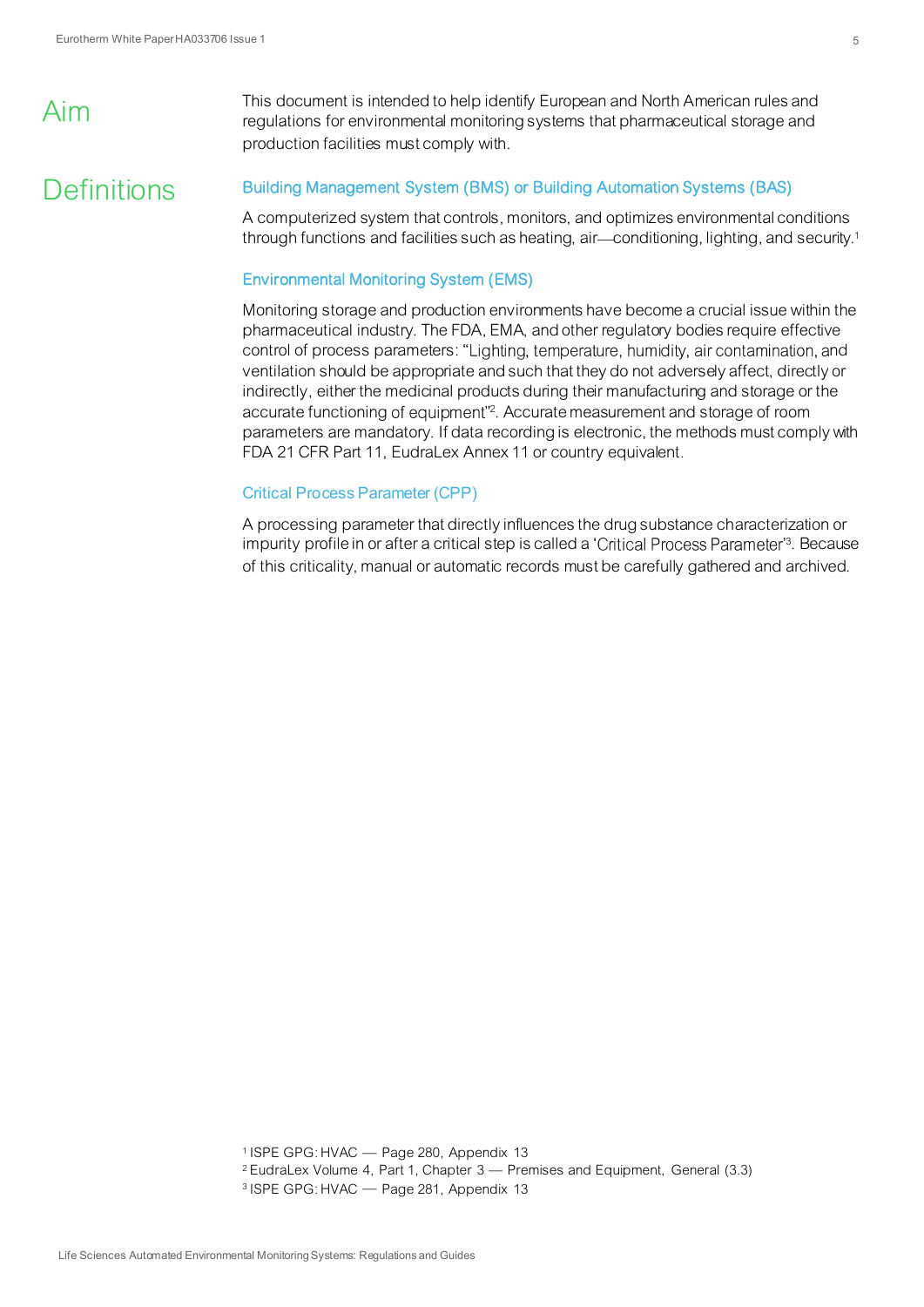# Regulatory **Requirements**

USA

**Regulations** 

The criticality of the EMS is dictated by the impact of the monitored process parameters on product purity, safety, quality, and strength (cf. FDA 21 CFR Part 211 – Current good manufacturing practice for finished pharmaceuticals), not by the functionality of the EMS itself.

Environmental monitoring is described and specified by many regulations, guides, and inspections practices. This document contains a list of key references and is not intended to be exhaustive.

This list helps explain why an EMS is so important in the Life Sciences industry. There is almost no pharmaceutical production where environmental parameters are not required to be monitored.

## <span id="page-5-0"></span>FDA 21 CFR PART 203 — [Prescription Drug Marketing](https://www.accessdata.fda.gov/scripts/cdrh/cfdocs/cfcfr/CFRSearch.cfm?CFRPart=203)

### $Subpart D - Samples$

 $203.32$  (a)  $-$  Drug sample storage and handling requirements. Storage and handling conditions

# <span id="page-5-1"></span>FDA 21 CFR PART 211 — [Current Good Manufacturing Practice for Finished](https://www.accessdata.fda.gov/scripts/cdrh/cfdocs/cfcfr/CFRSearch.cfm?CFRPart=211) **[P](https://www.accessdata.fda.gov/scripts/cdrh/cfdocs/cfcfr/CFRSearch.cfm?CFRPart=211)[harmaceuticals](https://www.accessdata.fda.gov/scripts/cdrh/cfdocs/cfcfr/CFRSearch.cfm?CFRPart=211)**

#### Subpart  $B$   $\sim$  Organization and Personnel

211.22 (a), (d)  $-$  Responsibilities of quality control unit

211.25 (a), (b), (c)  $-$  Personnel qualifications

211.28 (c) Personnel responsibilities; related to access control

#### Subpart  $C$   $-$  Buildings and Facilities

 $211.42$  (c), (d)  $-$  Design and construction features

- 211.46 (b),  $(c)$ ,  $(d)$  Ventilation, air filtration, air heating, and cooling
- 211.58 Maintenance

#### Subpart D — Equipment

211.68 (a), (b)  $-$  Automatic, mechanical, and electronic equipment

#### Subpart E — Control of Components and Drug Product Containers and Closures

211.87 - Retesting of approved components, drug product containers, and closures  $211.94$  (b)  $-$  Drug product containers and closures

### Subpart F — Production and Process Control

211.113 (a),  $(b)$  - Control of microbiological contamination

#### Subpart  $H$   $-$  Holding and Distribution

211.142 (b) - Warehousing procedures

#### Subpart I — Laboratory Controls

- 211.160 (b 1, 4)  $-$  General requirements
- 211.166 (a) Stability testing
- $211.170$  (b)  $-$  Reserve samples

#### Subpart J — Records and Reports

 $211.186$  (b - 9) – Master production and control records

 $211.188$  (b)  $-$  Batch production and control recipes

#### <span id="page-5-2"></span>FDA 21 CFR PART 600 — [Biological Products: General](https://www.accessdata.fda.gov/scripts/cdrh/cfdocs/cfcfr/CFRSearch.cfm?CFRPart=600)

#### $Subpart B — Establishment Standards$

600.11 (a),  $(e - 3)$  – Physical establishment, equipment, animals, and care 600.15 Temperatures during shipment

#### <span id="page-5-3"></span>FDA 21 CFR PART 820 — [Quality System Regulation](https://www.accessdata.fda.gov/scripts/cdrh/cfdocs/cfcfr/CFRSearch.cfm?CFRPart=820)

# Subpart G — Production and Process Control

820.70 (c),  $(e)$  – Production and process control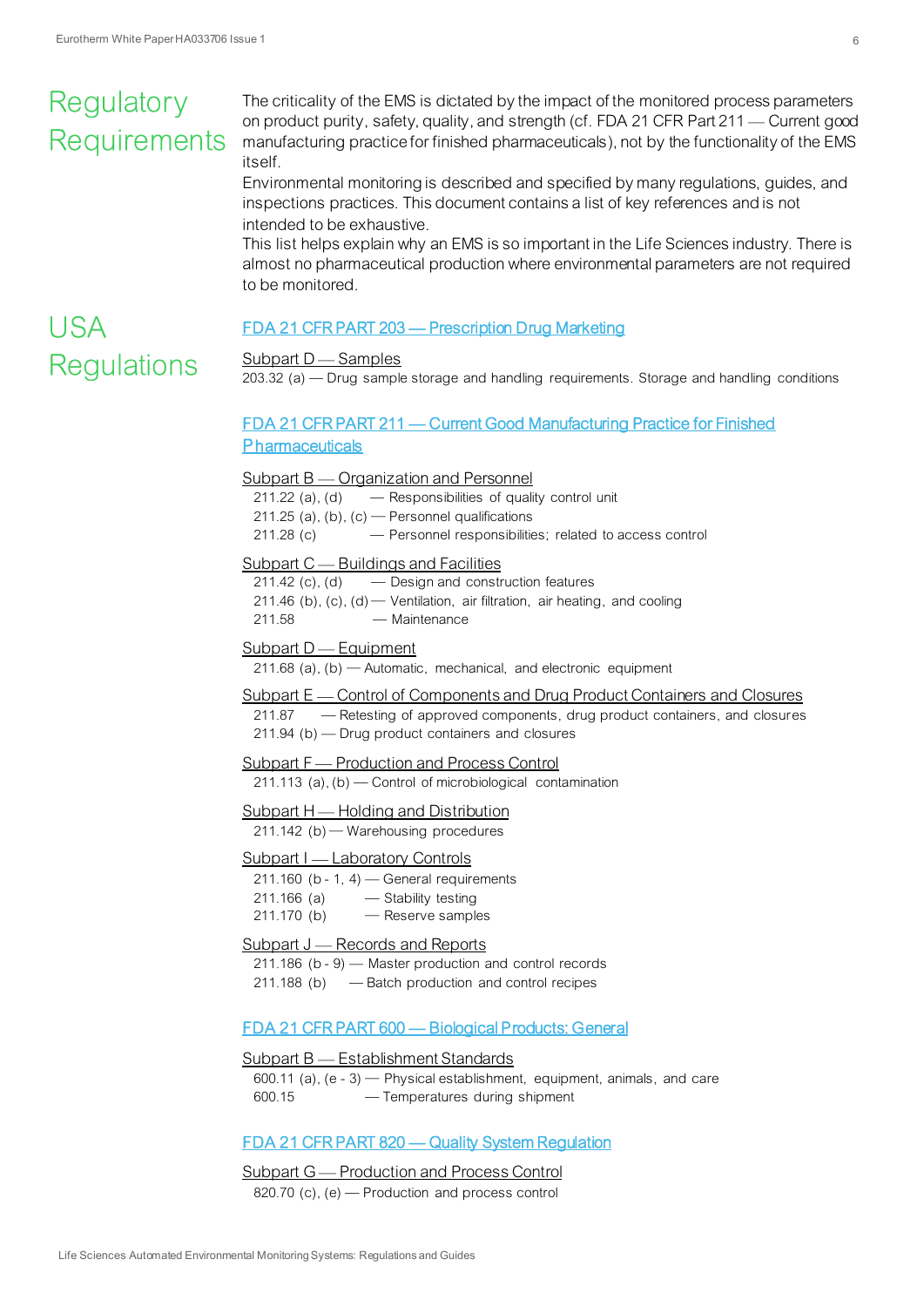# $FU$ **Regulations** and PIC/S equivalents

# <span id="page-6-0"></span>EudraLex Volume 4 — EU Guidelines to GMP — [Part I: Basic Requirements for Medical](https://ec.europa.eu/health/medicinal-products/eudralex/eudralex-volume-4_it#part-i---basic-requirements-for-medicinal-products)  **[Products](https://ec.europa.eu/health/medicinal-products/eudralex/eudralex-volume-4_it#part-i---basic-requirements-for-medicinal-products)**

# <span id="page-6-1"></span>(PIC/S PE 009 — [Guide to Good Manufacturing Practice for Medicinal Products. Part I](https://picscheme.org/docview/4588)  [\(released: February 2022\)](https://picscheme.org/docview/4588))

Note: PE 009/Part I contentis identical to EudraLex Volume 4 – EU Guidelines to GMP – Part I

#### Ch. 1 — Pharmaceutical Quality System (Jan 2013)

- 1.4 (viii) State of control
- 1.4 (ix)  $-$  Batch release
- 1.4 ( $xiv$ ) Root cause analysis
- 1.9 (i)  $-$  Adequate facilities
- 1.10 (xi) Equipment qualification status

#### Ch. 3 – Premise and Equipment (Mar 2015)

- $3.3$  General
- 3.6 Use QRM to prevent cross-contamination
- 3.12 Production area ventilation
- $3.19$   $-$  Storage area conditions
- 3.28 Laboratory conditions
- 3.41 Equipment calibration

#### Ch. 4 — Documentation (Jan 2011)

4.29 – Documents required – Procedures and records (Other)

Ch.  $5$  – Production (Mar 2015)

- 5.21 (ii) Technical measures Separate HVAC systems
- $5.21$  (iv)  $-$  Organizational measures  $-$  Monitoring of air
- 5.43 Processing operations: intermediate and bulk products

#### Ch. 6 - Quality Control (Oct 2014)

- 6.7 (vi)  $-$  Documentation
- 6.9 Data recording

<span id="page-6-2"></span>EudraLex Volume 4 — EU Guidelines to GMP — [Part II: Basic Requirements for Active](https://ec.europa.eu/health/system/files/2016-11/2014-08_gmp_part1_0.pdf)  [Substances used as Starting Materials \(into operation: 1 September 2014\)](https://ec.europa.eu/health/system/files/2016-11/2014-08_gmp_part1_0.pdf)

<span id="page-6-3"></span>(PIC/S PE 009 — [Guide to Good Manufacturing Practice for Medicinal Products. Part II](https://picscheme.org/docview/4589)  [\(released: February 2022\)](https://picscheme.org/docview/4589))

Note: PIC/S PE 009/Part II content is identical to EudraLex Volume 4 - EU Guidelines to GMP - Part II

#### $Ch. 4$  - Building and Facilities

#### $4.2$  (20)  $-$  Utilities

- 4.2 (21) Control of environmental conditions
- $4.4$  (40)  $-$  Containment
- 5.3 Calibration
- 5.4 Computerized systems

#### Ch. 18 - Specific Guidance for APIs Manufactured by Cell Culture/Fermentation

- 18.1  $(15)$  General
- 18.3 (31) Cell Culture/Fermentation
- $18.5$  (52)  $-$  Separate AHU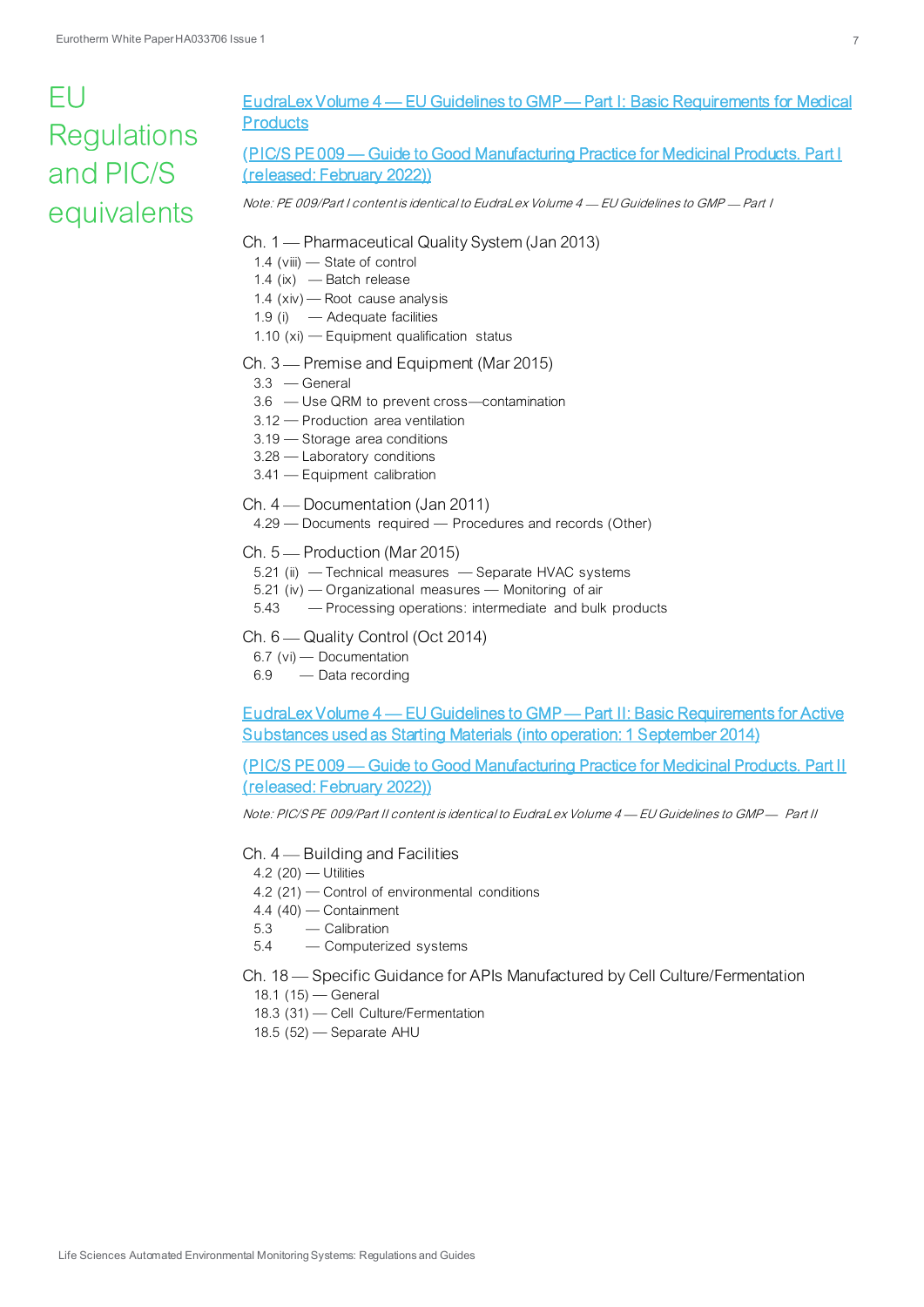<span id="page-7-0"></span>EudraLex Volume 4 — EU Guide to GMP — Revision to Annex 1: Manufacturing of Sterile Medicinal Products (released[: November 2008](https://ec.europa.eu/health/system/files/2016-11/2008_11_25_gmp-an1_en_0.pdf)[, draft version released: February](https://www.gmp-compliance.org/files/guidemgr/2020_annex1ps_sterile_medicinal_products_en.pdf)  [2020](https://www.gmp-compliance.org/files/guidemgr/2020_annex1ps_sterile_medicinal_products_en.pdf))

<span id="page-7-1"></span>(PIC/S PE 009 — [Guide to Good Manufacturing Practice for Medicinal Products. Annex 1](https://picscheme.org/docview/4590)  — [Manufacture of sterile medicinal products \(released: February 2022\)](https://picscheme.org/docview/4590))

Note: PIC/S PE 009/Annex 1 content is identical to EudraLex Volume 4 - EU Guide to GMP - Revision to Annex 1 (version November 2008)

#### Draft version February 2020

2. Principle

- $2.2 QRM$  principles
- 3. Pharmaceutical Quality System (PQS)
	- 3.2 Environmental monitoring excursions
- 4. Premises
	- 4.1 Controls and monitoring
	- 4.4 Four grades of cleanroom
	- 4.12 Time-based separation
	- $4.13$   $-$  Doors for pass-throughs
	- 4.14 Cleanrooms differential pressure
	- $4.16$   $-$  Indicators of pressure differences
	- $4.27$  Cleanroom qualification  $-$  airflow direction and other measurements
	- 4.29 Cleanroom classification, Grade A,B & C (Table 1)
- 8. Sterilization
- 9. Environmental monitoring
	- $9.4$  Risk assessments
	- $9.8$  Alert levels and action limits
	- 9.9 Adverse trends
	- 9.12 Operating procedures in case of exceeded action limits
	- 9.13 Batch documentation includes environmental monitoring
	- $9.14$  Non-viable particle monitoring
	- 9.15 Limits for environmental monitoring of airborne particulate (Table 6)
	- 9.16 Particle monitoring duration
	- 9.17 Grade A monitoring ( $\geq$ 0.5 and 5 µm particulates)
	- $9.21$  Size of monitoring samples
	- 9.22 Occasional indication of macro particulate counts
	- 9.23 Monitoring conditions such as frequency, sampling volume, or duration
	- 9.24 Microbial monitoring
	- 9.27 Continuous viable air monitoring
- 9.28 Adoption of automated monitoring
- $9.29$  Sampling methods
- 9.30 Action limits for viable particle contamination (Table 7)

#### 10. Quality Control (QC)

- 10.1 Personnel training
- 10.10 Product batch certification

#### Version November 2008

#### **General**

- $1 -$ Clean areas
- 3 Environmental cleanliness level
- $4 -$ ISO 14644-1
- 8 Cleanroom monitoring
- 9 Particle monitoring
- 13 Particle concentration
- 15 Quality risk management and alert/alarm limits
- $16$  Temperature and humidity
- $18$  Aseptic operations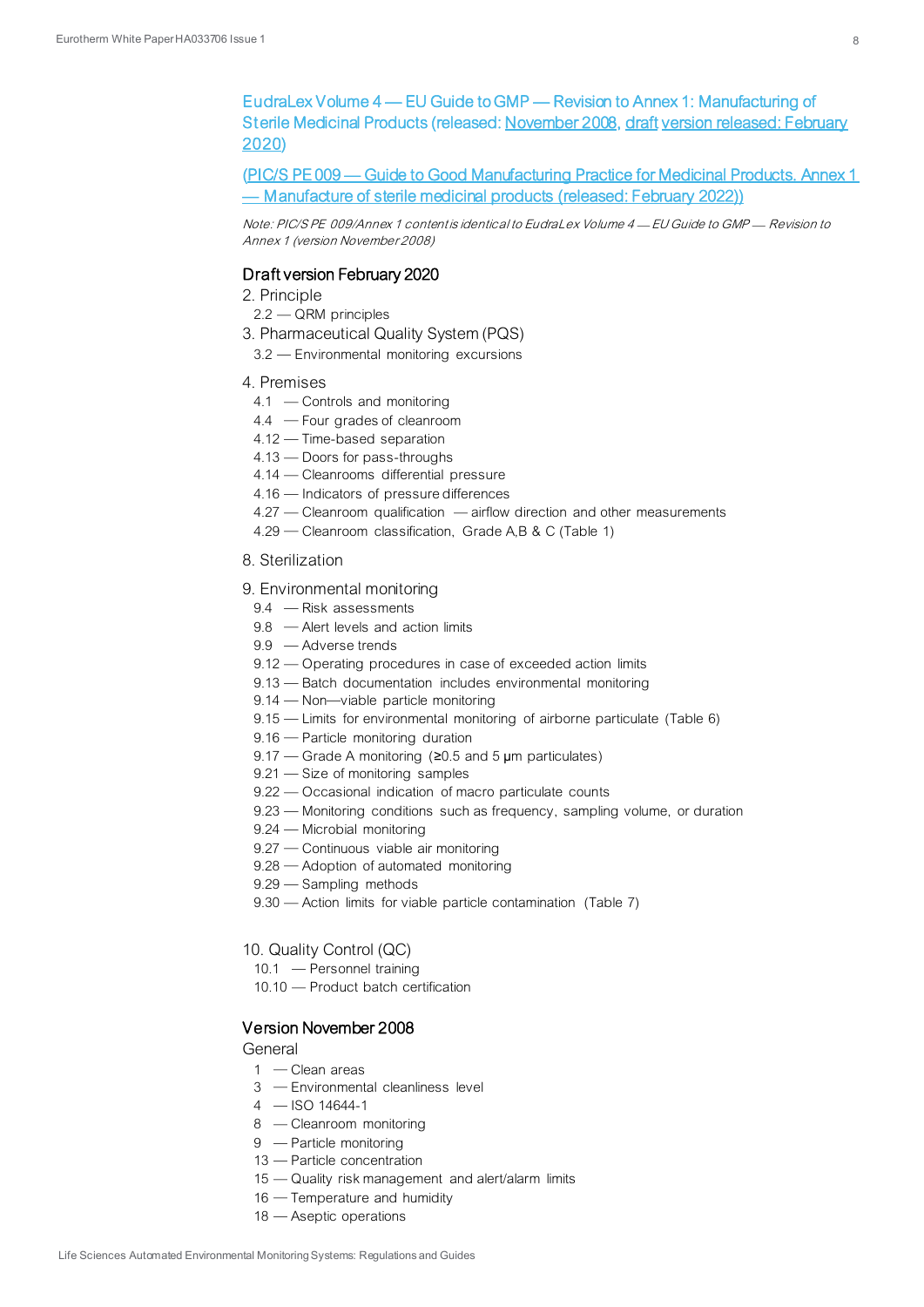#### Premises

- $52 -$  Doors and warning system
- $53$  Positive pressure
- 55 Air supply warning system, pressure recording

#### Processing

- 68 Process simulation after HVAC changes
- 73 Ambient temperature and humidity

### <span id="page-8-0"></span>PIC/S PE 009 — [Guide to Good Manufacturing Practice for Medicinal Products. Annex](https://picscheme.org/docview/4590)  2A — [Manufacture of advanced therapy medicinal products \(released: February 2022\)](https://picscheme.org/docview/4590)

#### Chapter 3 – Premises and Equipment

- $3.5$  Air handling units
- 3.7 Pressure continuously monitored
- $3.8$  Pressure differential monitoring
- $3.10$  Particle counters
- $3.11$  Temperature and humidity
- $3.13$  Level of air monitoring
- 3.19 Annex 11 is required

#### Chapter 5 – Production

- 5.18 Pressure cascade
- 5.23 Environmental control
- 5.32 Controlled environment for seed lots and cell banks
- $5.36$   $-$  Storage temperature monitoring

#### Chapter 6 — Quality Control

- $6.10$  Batch release
- $6.14$  ATPM short shelf life batch certification

<span id="page-8-1"></span>EudraLex Volume 4 — EU Guidelines to GMP — [Annex 2: Manufacture of Biological](https://ec.europa.eu/health/system/files/2019-02/2018_annex2_en_0.pdf)  [Medicinal Substances and Products for Human Use \(into operation: June 2018\)](https://ec.europa.eu/health/system/files/2019-02/2018_annex2_en_0.pdf)

<span id="page-8-2"></span>(PIC/S PE 009 — [Guide to Good Manufacturing Practice for Medicinal Products. Annex](https://picscheme.org/docview/4590)  [2B: Manufacture of Biological Medicinal Substances and Products for](https://picscheme.org/docview/4590) Human Use (released: [February 2022](https://picscheme.org/docview/4590)))

Note: PIC/S PE 009/Annex 2B content is identical to EudraLex Volume 4 - EU Guidelines to GMP- Annex 2 (November 2008)

#### **Principle**

5th paragraph - Appropriate environmental controls

Part A: General Guidance — Premises and Equipment

- 5 Environmental control of contaminants
- 6 Manufacturing and storage environmental classifications
- 8 Multi-product facility environmental monitoring
- $12$  Pressure monitoring

Part A: General Guidance - Seed lot and cell bank system

- 41 Controlled environment
- $45 -$ Storage temperature recording

Part B: Specific Guidance on Selected Product Types

 $5 -$ Transgenic Plants environmental conditions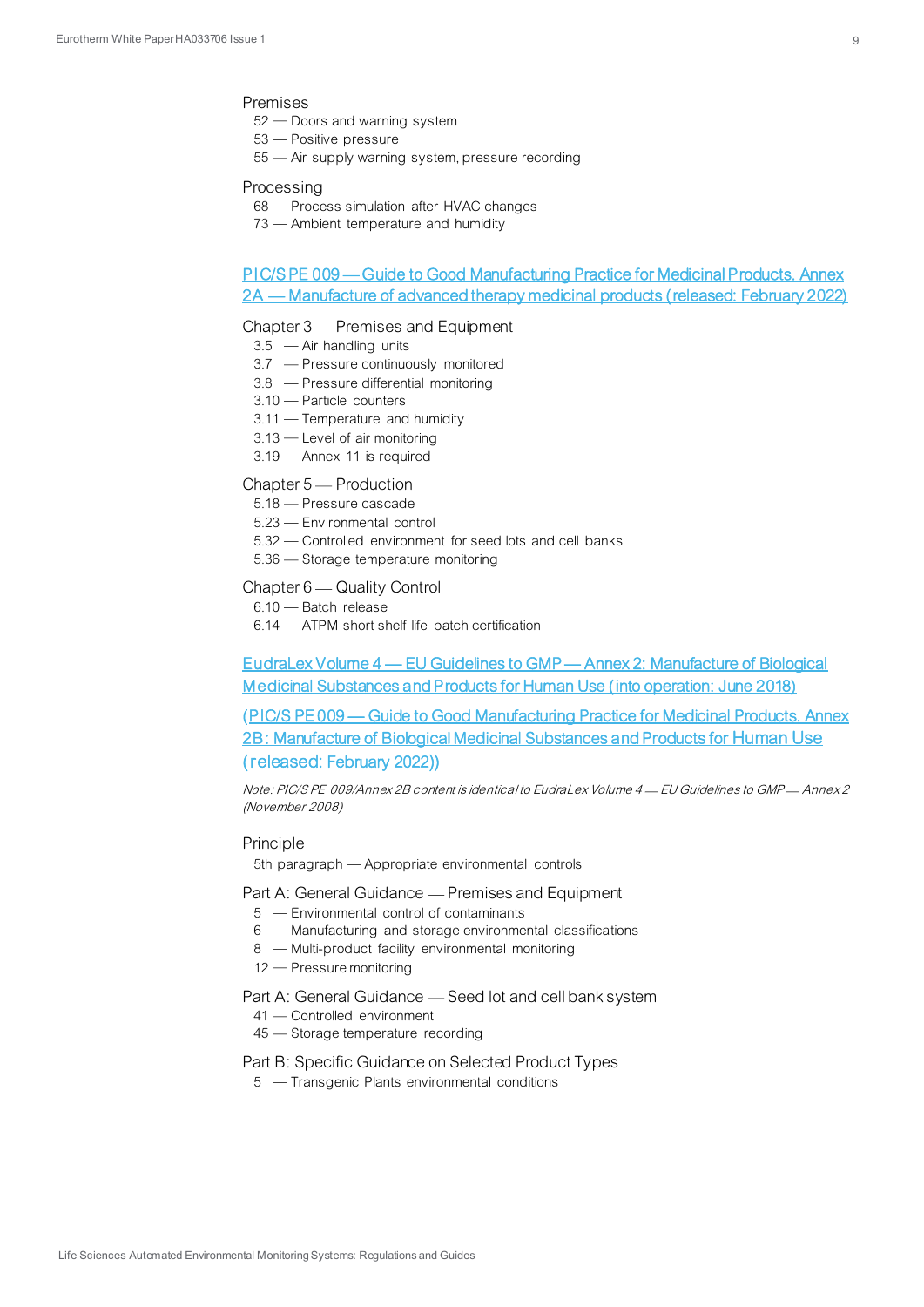# <span id="page-9-0"></span>EudraLex Volume 4 — EU Guidelines to GMP — [Annex 3: Manufacture of](https://ec.europa.eu/health/system/files/2016-11/2008_09_annex3_en_0.pdf)  [Radiopharmaceutical \(into operation: 1 March 2009\)](https://ec.europa.eu/health/system/files/2016-11/2008_09_annex3_en_0.pdf)

<span id="page-9-1"></span>(PIC/S PE 009 — [Guide to Good Manufacturing Practice for Medicinal Products. Annex](https://picscheme.org/docview/4590)  [3: Manufacture of Radiopharmaceutical \(released: February 2022\)](https://picscheme.org/docview/4590))

Note: PIC/S PE 009/Annex 3 content is identical to EudraLex Volume 4 - EU Guidelines to GMP - Annex 3 (November 2008)

#### Premises and Equipment — General

- 16 Manufacture in controlled environmental areas
- 20 Calibration
- 23 Minimize environmental contamination
- 24 Air pressure control

#### Premises and Equipment - Sterile Production

- 25 Environmental cleanliness
- 26 Pressure control

## <span id="page-9-2"></span>EudraLex Volume 4 — EU Guidelines to GMP — [Annex 5: Manufacture of Immunological](https://ec.europa.eu/health/system/files/2016-11/anx05en200408_en_0.pdf)  [Veterinary Medical Products](https://ec.europa.eu/health/system/files/2016-11/anx05en200408_en_0.pdf)

<span id="page-9-3"></span>(PIC/S PE 009 — [Guide to Good Manufacturing Practice for Medicinal Products. Annex](https://picscheme.org/docview/4590)  [5: Manufacture of Immunological Veterinary Medical Products \(released: February](https://picscheme.org/docview/4590)  [2022\)](https://picscheme.org/docview/4590))

Note: PIC/S PE 009/Annex 5 content is identical to EudraLex Volume 4 EU Guidelines to GMP Annex 5

#### Principle

2nd paragraph - Environment protection

#### Personnel

2 - Knowledge of Environmental protection

#### Premises

- 6 Environment control
- 11 Pressure
- 20 Documentation for pressure gradients

#### Equipment

 $26$  – Recording temperature with alarms

#### Starting Materials

- 43 Suitable environment
- 44 Appropriate temperature
- 60 Storage temperature of the bulk product before filling
- $63$   $-$  Storage temperature of final containers

<span id="page-9-4"></span>EudraLex Volume 4 — EU Guidelines to GMP — [Annex 6: Manufacture of Medicinal](https://ec.europa.eu/health/system/files/2016-11/2009_07_annex6_0.pdf)  [Gases \(into operation: 31 July 2010\)](https://ec.europa.eu/health/system/files/2016-11/2009_07_annex6_0.pdf)

<span id="page-9-5"></span>(PIC/S PE 009 — [Guide to Good Manufacturing Practice for Medicinal Products. Annex](https://picscheme.org/docview/4590)  [6: Manufacture of Medicinal Gases \(released: February 2022\)](https://picscheme.org/docview/4590))

Note: PIC/S PE 009/Annex 6 content is identical to EudraLex Volume  $4$  - EU Guidelines to GMP - Annex 6

#### **Documentation**

- 17 Cryogenic vessels test
- $18$  Hospital tanks test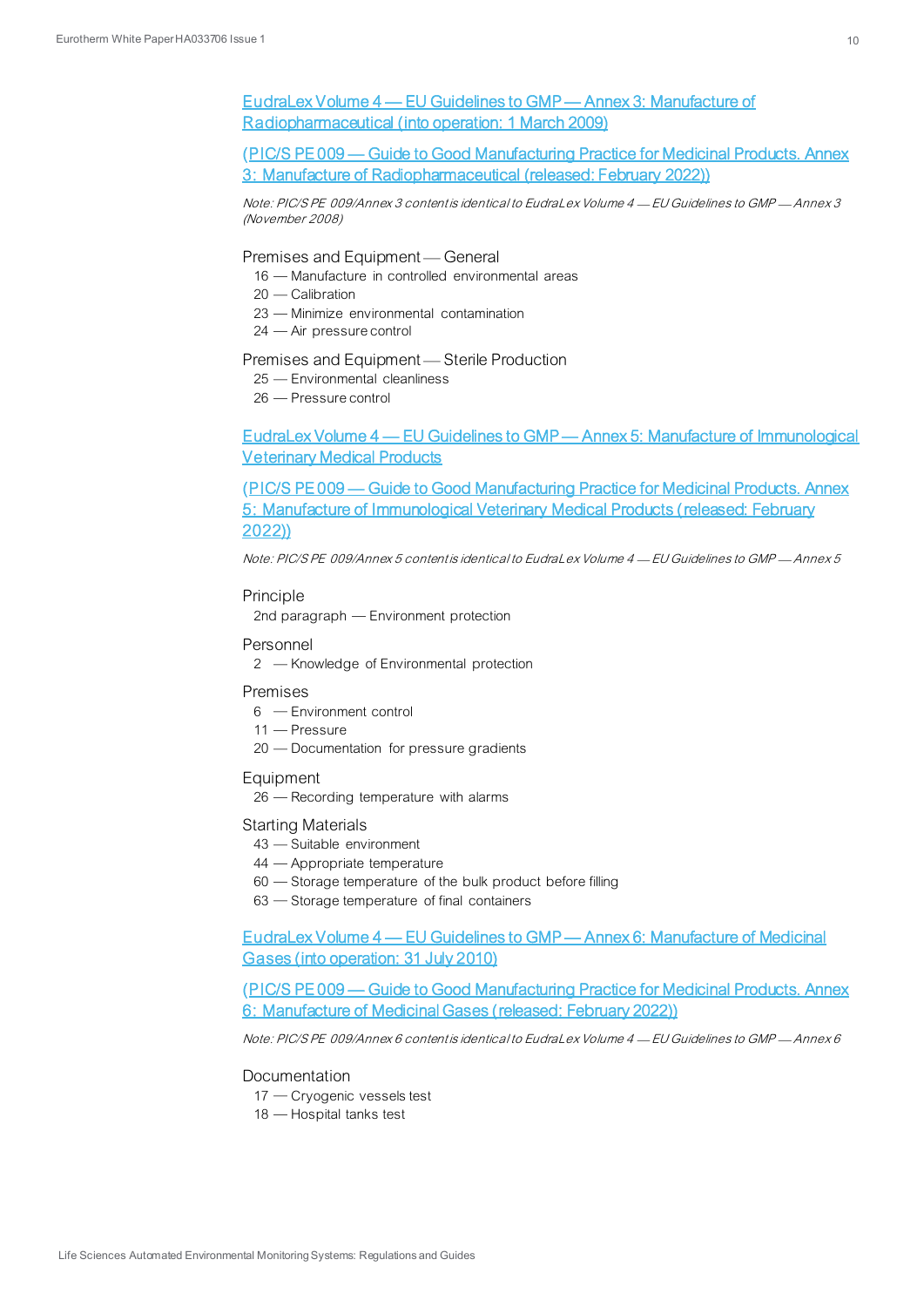<span id="page-10-0"></span>EudraLex Volume 4 — EU Guidelines to GMP — [Annex 7: Manufacture of Herbal](https://ec.europa.eu/health/system/files/2016-11/vol4_an7_2008_09_en_0.pdf)  [Medicinal Products \(into operation: 1 September 2009\)](https://ec.europa.eu/health/system/files/2016-11/vol4_an7_2008_09_en_0.pdf)

<span id="page-10-1"></span>(PIC/S PE 009 — [Guide to Good Manufacturing Practice for Medicinal Products. Annex](https://picscheme.org/docview/4590)  [7: Manufacture of Herbal Medicinal Products \(released: February 2022\)\)](https://picscheme.org/docview/4590)

Note: PIC/S PE 009/Annex 7 contentis to a great extent identical to EudraLex Volume 4 - EU Guidelines to GMP - Annex 7

#### Premises - Storage Area

4 (3 for EudraLex) - Storage conditions

<span id="page-10-2"></span>EudraLex Volume 4 — EU Guidelines to GMP — [Annex 12: Use of Ionising Radiations in](https://ec.europa.eu/health/system/files/2016-11/anx12_en_0.pdf)  [the Manufacture of Medicinal Products](https://ec.europa.eu/health/system/files/2016-11/anx12_en_0.pdf)

<span id="page-10-3"></span>(PIC/S PE 009 — [Guide to Good Manufacturing Practice for Medicinal Products. Annex](https://picscheme.org/docview/4590)  12: Use of Ionizing Radiations in the Manufacture of Medicinal Products (released: [February 2022\)](https://picscheme.org/docview/4590))

Note: PIC/S PE 009/Annex 12 content is identical to Eudral ex Volume 4 - EU Guidelines to GMP - Annex 12

#### Microbiological Monitoring

46 Environmental monitoring

<span id="page-10-4"></span>EudraLex Volume 4 — EU Guidelines to GMP — [Annex 14: Manufacture of Medicinal](https://ec.europa.eu/health/system/files/2016-11/annex14_rev30-03_2011_en_0.pdf)  [Products Derived from Human Blood or Plasma \(into operation: 30 November 2011\)](https://ec.europa.eu/health/system/files/2016-11/annex14_rev30-03_2011_en_0.pdf)

<span id="page-10-5"></span>(PIC/S PE 009 — [Guide to Good Manufacturing Practice for Medicinal Products. Annex](https://picscheme.org/docview/4590)  [14: Manufacture of Medicinal Products Derived from Human Blood or Plasma \(released:](https://picscheme.org/docview/4590)  [February 2022\)](https://picscheme.org/docview/4590))

Note: PE 009/Annex 14 content is identical to EudraLex Volume 4 EU Guidelines to GMP Annex 14

#### 5. Premises and Equipment

5.2 Environmental monitoring

#### 6. Manufacturing

 $6.6$  – Temperature recording

<span id="page-10-6"></span>EudraLex Volume 4 — [EU Guidelines to GMP](https://ec.europa.eu/health/system/files/2018-06/2018_annex17_en_0.pdf) — Annex 17: Real—Time Release Testing [and Parametric Release \(into operation: 26 December 2018\)](https://ec.europa.eu/health/system/files/2018-06/2018_annex17_en_0.pdf) and

<span id="page-10-7"></span>(PIC/S PE 009 — [Guide to Good Manufacturing Practice for Medicinal Products. Annex](https://picscheme.org/docview/4590)  [17: Real-Time Release Testing and Parametric Release \(released: February 2022\)\)](https://picscheme.org/docview/4590)

Note: PE 009/Annex 17 content is identical to EudraLex Volume 4 - EU Guidelines to GMP- Annex 17

- 3. Real-time release testing (RTRT)
	- $3.3$  RTRT strategy integration through the PQS

#### 4. Parametric release and sterilization

- 4.5 Environmental monitoring & calibration
- 4.7 Required personnel experience
- 4.14 Calibration should be traceable
- 4.15 Calibration tolerance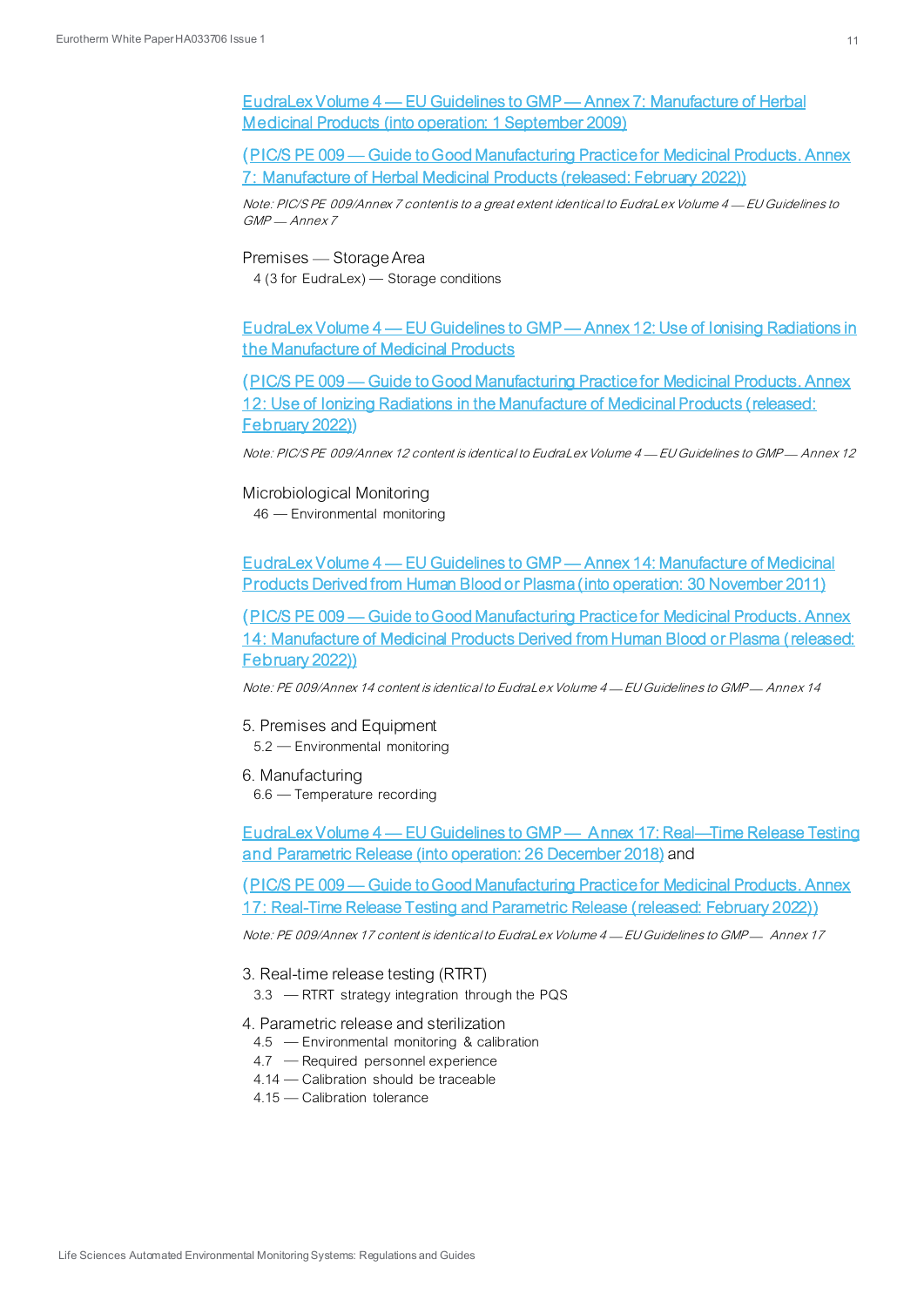<span id="page-11-0"></span>EudraLex Volume 4 — EU Guidelines to GMP — [Annex 19: Reference and Retention](https://ec.europa.eu/health/system/files/2016-11/2005_12_14_annex19_en_0.pdf)  [Samples \(into operation: 1 June 2006\)](https://ec.europa.eu/health/system/files/2016-11/2005_12_14_annex19_en_0.pdf)

<span id="page-11-1"></span>(PIC/S PE 009 — [Guide to Good Manufacturing Practice for Medicinal Products. Annex](https://picscheme.org/docview/4590)  [19: Reference and Retention Samples \(released: February 2022\)](https://picscheme.org/docview/4590))

Note: PIC/S PE 009/Annex 19 content is identical to EudraLex Volume 4 - EU Guidelines to GMP - Annex 19

#### 5. Storage Conditions

5.1 According to Guidance on Declaration of Storage Conditions for Medicinal Products and Active Substances

<span id="page-11-2"></span>5.2 Accordance with the marketing authorization

# North America FDA Guidance for Industry - Sterile Drug Products Produced by Aseptic Processing [\(released: September 2004\)](https://www.fda.gov/media/71026/download) guides

#### IV. Buildings and Facilities

First and second paragraphs

- A. Critical Area  $-$  Class 100 (ISO 5)  $-$  Sixth paragraph and note 5
- C. Clean Area Separation
- D. Air Filtration  $-$  Second and third paragraphs
- $E.$  Design  $-$  First and last paragraphs

#### X. Laboratory Controls

- A. Environmental Monitoring
- E. Particle Monitoring

#### XI. Sterility Testing

C. Investigation of Sterility Positives  $-$  3. Monitoring of production area environment

- C. Investigation of Sterility Positives  $-6$ . Production record review
- XII. Batch Record Review: Process Control Documentation First paragraph

#### Appendix 1: Aseptic Processing Isolators

- B. Design 3. Pressure Differential
- F. Environmental Monitoring

# <span id="page-11-3"></span>FDA Guidance for Industry — [CGMP for Phase 1 Investigational Drugs \(released: July](https://www.fda.gov/media/70975/download)  [2008\)](https://www.fda.gov/media/70975/download)

#### V. Recommended CGMP for Phase 1 Investigational Drugs

C. Facility and Equipment

<span id="page-11-4"></span>[FDA Compliance Program Guidance Manual](https://www.fda.gov/media/75167/download) — Chapter 56 — Drug Quality Assurance — Drug Manufacturing Inspections — [Program 7356.002 \(into operation: 31 October](https://www.fda.gov/media/75167/download)  [2017\)](https://www.fda.gov/media/75167/download) 

#### Part III - Inspectional

C. System Inspection Coverage — Facilities and Equipment System — Air handling units, equipment calibration, storage conditions (temperature)

<span id="page-11-5"></span>[FDA Compliance Program Guidance Manual](https://www.fda.gov/media/75174/download) — Chapter 56 — Drug Quality Assurance — Sterile Drug Process Inspection — [Program 7356.002A \(into operation: 11 September](https://www.fda.gov/media/75174/download)  [2015\)](https://www.fda.gov/media/75174/download)

#### Part III - Inspectional

3.3 — Inspection Approaches — Air handling systems, air pressure balance, and HEPA filtration 3.5 — Quality system — Environmental monitoring alert, alarms, and trend data. Change control for air handling systems and automated BMS

3.6 Facilities and Equipment System Appropriate specifications for air filtration, pressure, temperature, and humidity. Continuous monitoring with alert and alarms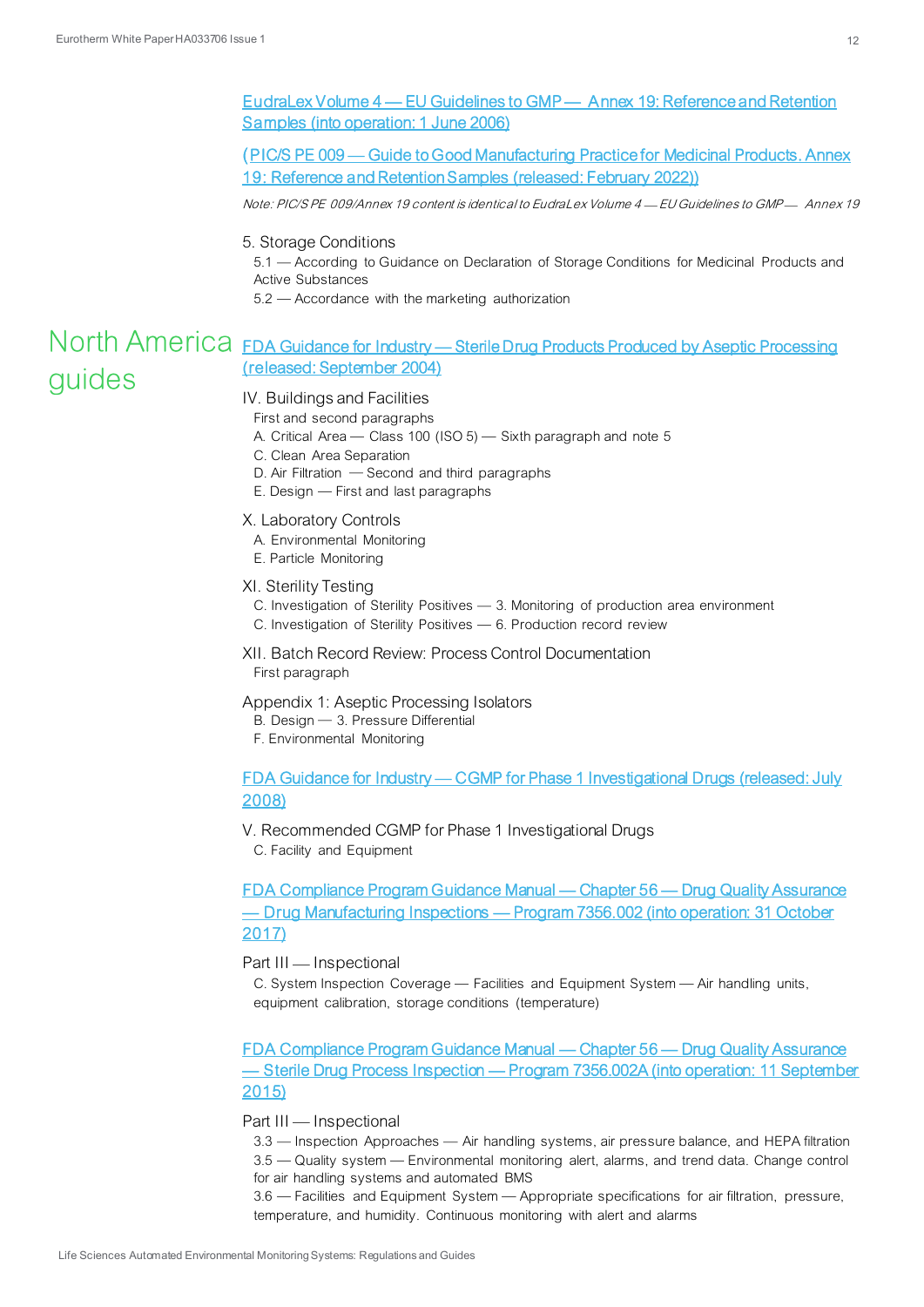- $3.8$  Production System Batch record review of environmental monitoring data
- 3.10 Laboratory Control System Environmental monitoring and sampling locations

#### Attachment A

Environmental monitoring - Non-viable - Environmental monitoring, pressure, temperature, and humidity. Alert and alarm log.

## <span id="page-12-0"></span>[FDA Compliance Program Guidance Manual](https://www.fda.gov/media/75201/download) — Chapter 56 — Drug Quality Assurance — API Process Inspection — [Program 7356.002F \(into operation: 11 September 2015\)](https://www.fda.gov/media/75201/download)

# Appendix A - Facilities and Equipment System

Facilities  $-$  HVAC qualification and monitoring Process equipment - Calibration Laboratory Control System - Calibration, adequacy of equipment and facility

<span id="page-12-1"></span>[FDA Compliance Program Guidance Manual](https://www.fda.gov/media/151769/download) — Chapter 56 — Drug Quality Assurance — [Surveillance Inspections of Protein Drug Substance Manufacturers](https://www.fda.gov/media/151769/download) — Program [7356.002M \(into operation: 1 October 2021\)](https://www.fda.gov/media/151769/download)

#### PART III - Inspectional

4. Facilities and Equipment Systems  $-B$ . Facilities  $-(6)$  Facility Environmental monitoring effectiveness and adequacy

Attachment A: Consideration for Protein Drug Substance Surveillance Inspections (4) HVAC Systems - Air pressure differential monitoring and alarming

(6) Facility Environmental Monitoring - Are EM data and trends adequate and effective? Alert and alarm management

#### Attachment B: Highly potent or Toxic Products

1. Process Containment - Adequate pressure differential monitoring

#### <span id="page-12-2"></span>[FDA Guide to Inspections of Sterile Drug Substance Manufacturers](https://www.fda.gov/inspections-compliance-enforcement-and-criminal-investigations/inspection-guides/sterile-drug-substance-manufacturers-794)

- III. Facility First and last paragraphs
- VI. Environmental Monitoring First and last paragraphs
- VII. Validation Seventh paragraph
- XII. Packaging Last paragraph

#### <span id="page-12-3"></span>[FDA Guide to Inspections of Microbiological Pharmaceutical Quality Control Labs](https://www.fda.gov/inspections-compliance-enforcement-and-criminal-investigations/inspection-guides/pharmaceutical-quality-control-labs-793)

#### IV. Sterility testing

Second paragraph ("The USP points out that the facilities and the environmental monitoring used should be similar to those used for manufacturing product")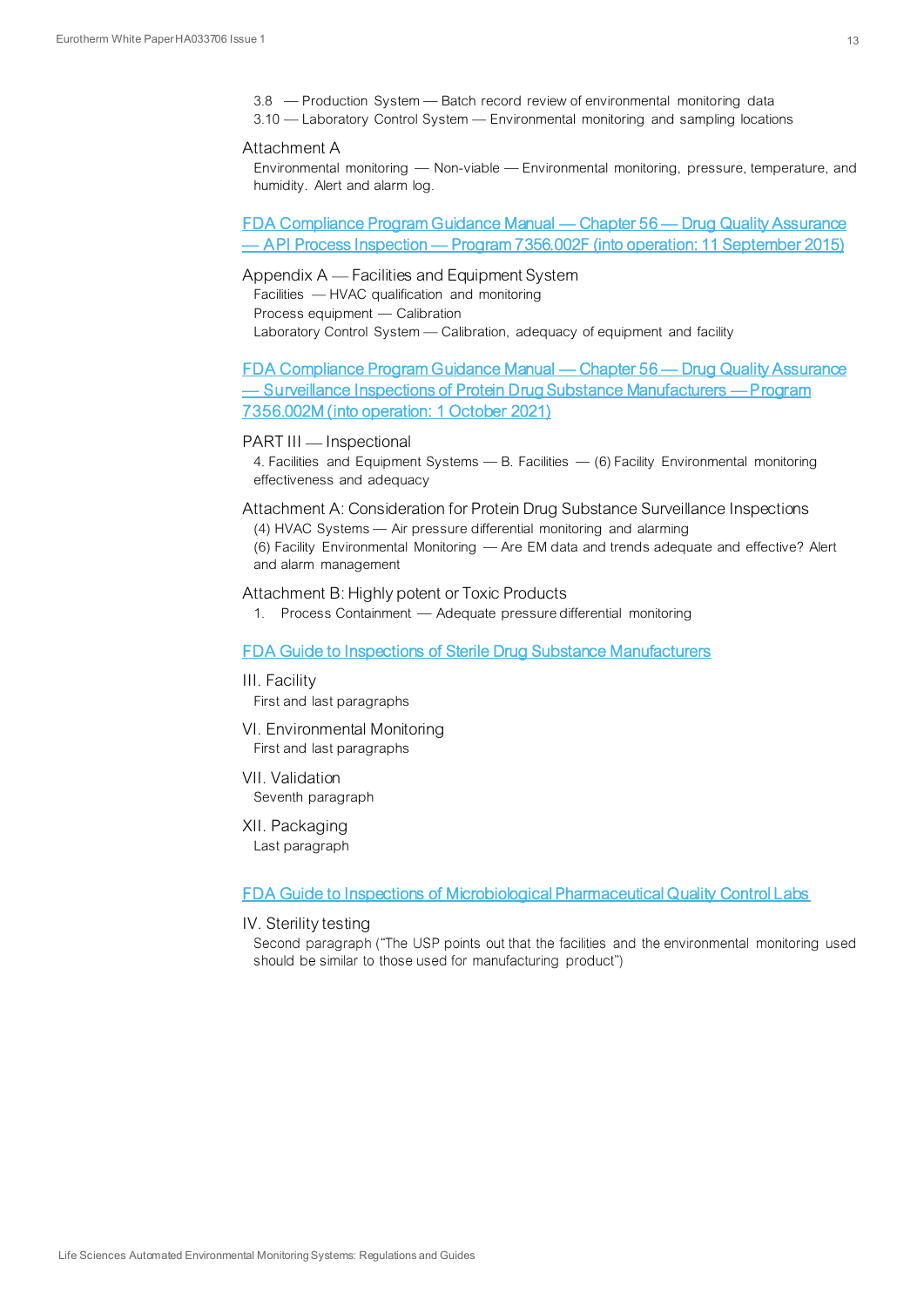#### <span id="page-13-0"></span>[FDA Guide to Inspections of Dosage Form Drug Manufactures](https://www.fda.gov/inspections-compliance-enforcement-and-criminal-investigations/inspection-guides/dosage-form-drug-manufacturers-cgmps-1093) — CGMPR'S

# Buildings and Facilities [21 CFR 211 Subpart C]

Adequate temperature, humidity, and bacteriological controls

#### Tablet and Capsule Products

To prevent cross-contamination, each operation should have its own air handling unit Determine what temperature, humidity, and dust collecting controls are used by the firm in manufacturing operations.

Lack of temperature and humidity controls can affect the quality of the tablet.

#### Sterile Products

Air – Should be filtered to control particulates. Sterile drugs require handling under HEPA filtering and positive pressure

Environmental Controls  $-$  Specifications for viable and non-viable particulates must be established. Out-of-limits test results to be reviewed and possibly included as part of the firm's release procedures

#### <span id="page-13-1"></span>[FDA Guide to Inspections Oral Solutions and Suspensions](https://www.fda.gov/inspections-compliance-enforcement-and-criminal-investigations/inspection-guides/oral-solutions-and-suspensions-894)

#### II. Facilities

Third paragraph – The firm should demonstrate the efficiency of the filtration of the air produced by the HVAC system

#### <span id="page-13-2"></span>[FDA Biotechnology Inspection Guide](https://www.fda.gov/inspections-compliance-enforcement-and-criminal-investigations/inspection-guides/biotechnology-inspection-guide-1191)

#### Ascites production

- A.2 Animal quarters and cages must be kept in sanitary conditions
- B.3 There should be written procedures that describe the storage conditions for ascites

#### Extraction, Isolation, and Purification

- F Microbiological quality of the environment requires controls and monitoring Processing and Filling
- C Filling should include an adequate environmental monitoring program

#### Environmental Coverage

- A Environmental assessment
- B Inspection approach

<span id="page-13-3"></span>[Health Canada GMP guide for drug products \(GUI-0001, released: July 2020\)](https://www.canada.ca/en/health-canada/services/drugs-health-products/compliance-enforcement/good-manufacturing-practices/guidance-documents/gmp-guidelines-0001.html)

#### C.02.004 – Premises – Interpretation

- $3.f$  Maintain air quality
- 4 Temperature and humidity
- 7 Validation Master Plan should include HVAC
- 11 Quality risk management

#### C.02.007 - Sanitation - Interpretation

 $2.i$  - Environmental monitoring procedures - define alert and alarm limits

#### C.02.007 - Sanitation - Interpretation

4 - Transportation and storage conditions

#### $C.02.011$  — Manufacturing control — Interpretation

- $6 -$ Temperature excursion
- 17 Check measuring devices
- 27. j Manufacturing master formula
- 29.  $k$  Packaged product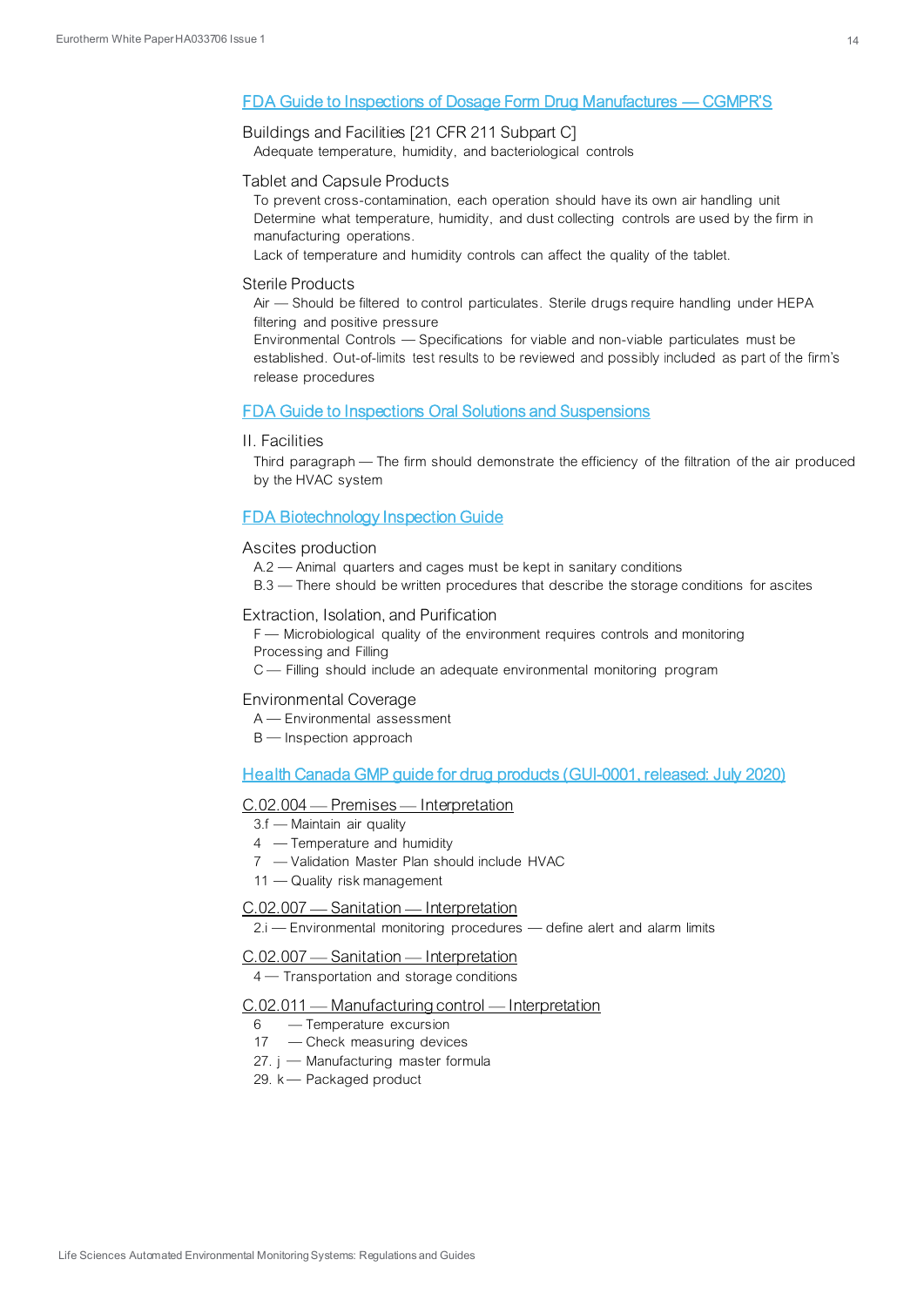## International PIC/S PE 005 — [Good Practice Guide for Blood Establishments \(released: 1 June 2021\)](https://picscheme.org/docview/4212) harmonisation E. GPG for Blood Establishment and Hospital Blood Banks 1.2.10 - Validation guides 1.2.12 Change control

- <span id="page-14-0"></span>1.3.1.1.2.2 Adequate premises and space
- 3.1.2 Premises utilities
- 3.1.6 Air-control facilities
- 3.4.3 Special provisions
- $3.5.5$  -Storage conditions
- 4.1.3 Equipment qualification
- 4.1.21 Calibration
- 4.2 Data Processing system
- 4.7.2 Calibration and monitoring of equipment
- 7.3 Storage conditions

# <span id="page-14-1"></span>PIC/S PE 008 — [Explanatory notes for pharma manufacturers on the preparation of a](https://picscheme.org/docview/3463)  Site Master File — [Annex: Content of Site Master File \(released: January 2011\)](https://picscheme.org/docview/3463)

# 4. Premises and Equipment

4.1.1 – Description of HVAC systems

<span id="page-14-2"></span>PIC/S PE 011 — [Guide to Good Distribution Practice for Medicinal Products \(released: 1](https://picscheme.org/docview/3450)  [June 2014\)](https://picscheme.org/docview/3450)

# 3. Premises and Equipment

- 3.1 Acceptable temperature limits
- 3.3.1 Environmental factors
- $3.3.2$  Temperature mapping and monitoring
- $3.4 -$ Equipment
- 3.4.2 Calibration
- $3.4.3$   $-$  Alert and alarm management
- 3.4.5 Calibration records for key equipment and temperature and humidity recording devices
- 3.5 Computerized systems
- 5. Operations
	- $5.5.1$   $-$  Storage. Medicinal protection
- 6. Complaints, Returns, and Product Recalls
	- $6.3.3$  Temperature storage conditions
- 9. Transportation
	- 9.1.1 Ensure temperature conditions
	- 9.2.2 Handling of temperature excursions
	- $9.2.5$  Temperature control and monitoring Calibration
	- 9.4.3 Temperature-controlled containers
	- 9.4.4 Temperature controlled vehicles. Temperature mapping
	- 9.4.5 Temperature storage conditions

<span id="page-14-3"></span>PIC/S PI 005 - Recommendation on Guidance on Parametric Release (released: 25 [September 2007\)](https://picscheme.org/docview/3448)

Appendix  $I$  - Recommendations for a general sterility assurance system for terminally sterilized products and provisions for parametric release

5.2 Primary focus on control of pre-sterilization bioburden Environmental control plays a relatively small part

5.11 The relevance of environmental control of the filling area should be evaluated and inspected accordingly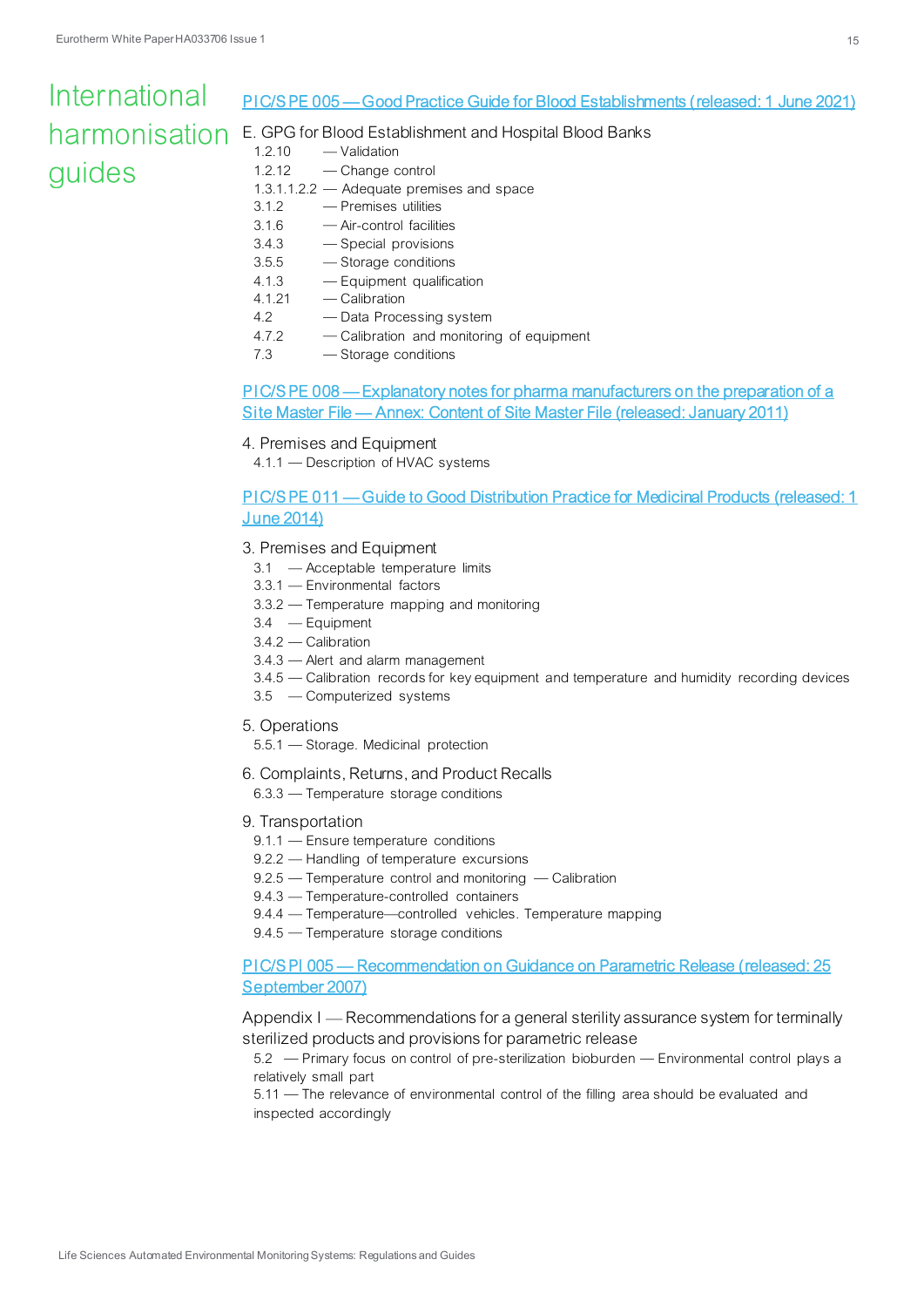### <span id="page-15-0"></span>PIC/S PI 007 — [Recommendation on the Validation of Aseptic Processes \(released: 1](https://picscheme.org/docview/3446)  [January 2011\)](https://picscheme.org/docview/3446)

#### 2. Introduction

2.3.1 – General information – The annex includes requirements, standards, and recommendations for monitoring the environment

#### 3. Definition

Alert limits applied to environmental monitoring. Environmental monitoring program

#### 4. Process simulation test procedures

4.1.3 – General comments – Environmental monitoring use to detect anaerobic microorganisms

7. Environmental and personal monitoring

 $7.1.1 -$  Air Borne Microbial and Non-viable Particle Monitoring  $-$  Monitoring activity should not compromise the product quality

7.3.1 – Microbial Monitoring – Use methods identified in Annex 1 of the EU/PIC/S GMP guide

8. Staff training

8.5 Environmental monitoring personnel should understand the risks associated with the source of contamination

#### <span id="page-15-1"></span>PIC/S PI 012 — [Recommendation on Sterility Testing \(released: 25 September 2007\)](https://picscheme.org/docview/3442)

#### 8. Sterility Test Facilities

 $8.1.2$  – Air Supply – Request for audible and visual alarms, plus recording for differential pressure monitoring

10. Environmental monitoring

10.1 - Sampling methods (active air sampling; settle plates; surface contact plates, swabs or flexible film; hand plates)

- 10.2 Operational conditions
- 10.3 Written procedures

#### <span id="page-15-2"></span>[ICH Q7A GMP Guide for Active Pharmaceutical Ingredients \(released: 10 November](https://database.ich.org/sites/default/files/Q7%20Guideline.pdf)  [2000\)](https://database.ich.org/sites/default/files/Q7%20Guideline.pdf)

#### 4. Buildings and Facilities

4.20 HVAC should be qualified and adequately monitored

4.21 – Provide adequate ventilation, air filtration, and exhaust systems. Include control for air pressure, temperature, dust, microorganism, and humidity

 $4.40$   $-$  Dedicated air handling equipment should be employed for the production of highly sensitizing materials

#### 5. Process Equipment

5.30 Equipment should be calibrated according to written procedures and an established schedule

5.31 Equipment calibrations should be performed using standards traceable to certified standards, if existing.

5.32 Records of these calibrations should be maintained.

 $5.33$   $-$  The current calibration status of critical equipment should be known and verifiable.

5.34 - Instruments that do not meet calibration criteria should not be used.

5.35 – Deviations from approved standards of calibration on critical instruments should be investigated

#### 10. Storage and Distribution

10.10 Materials should be stored under appropriate conditions (e.g., controlled temperature and humidity when necessary). Records should be maintained.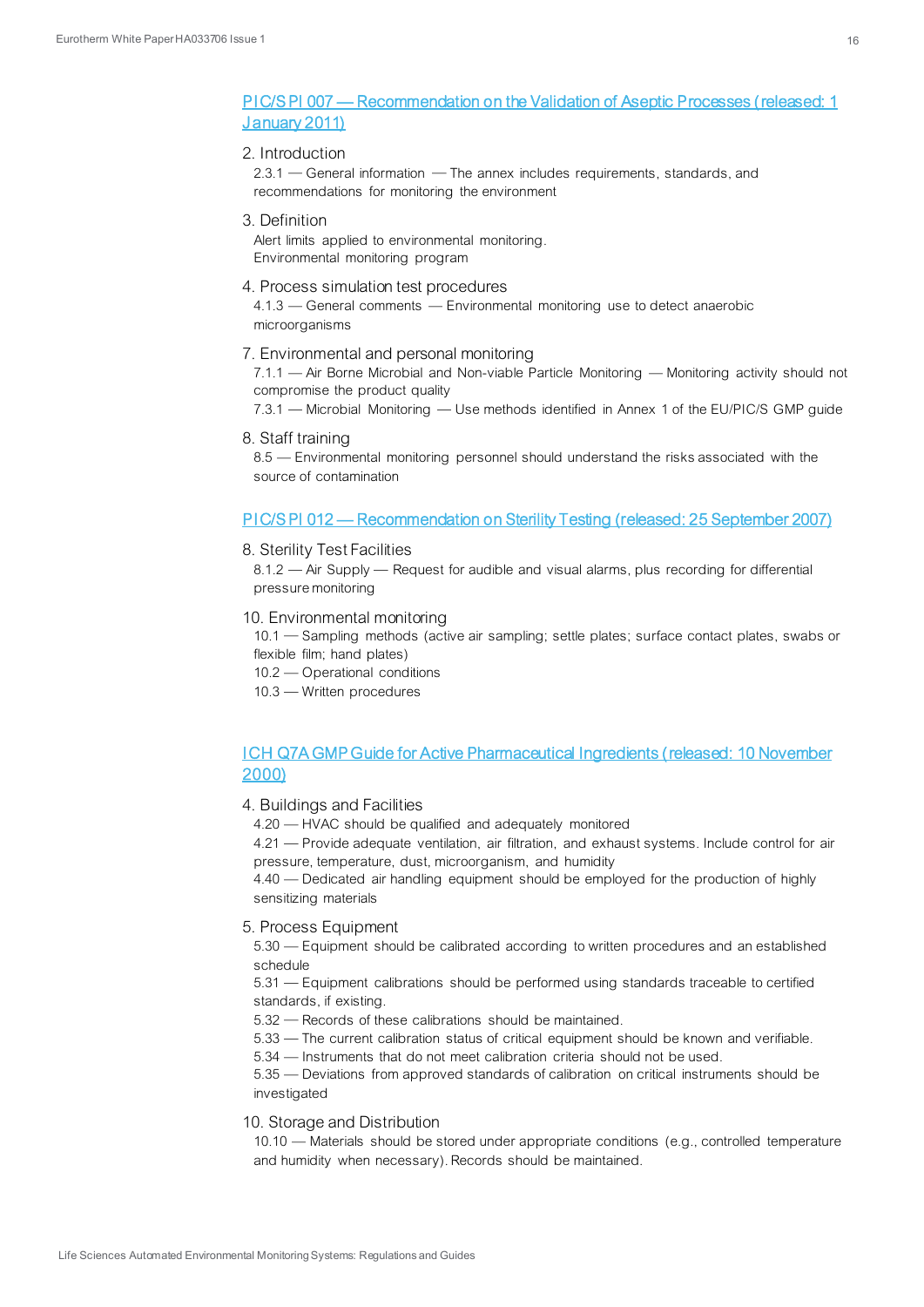#### 11. Laboratory Controls

 $11.50 - A$  documented testing program should monitor the stability characteristics of APIs, and the results should confirm appropriate storage conditions.

18. Specific Guidance for APIs Manufactured by Cell Culture/Fermentation

18.15 Appropriate equipment and environmental controls should be used to minimize the risk of contamination.

18.21 - Cell banks should be maintained under storage conditions designed to maintain viability and prevent contamination.

18.22 – Records of the storage conditions should be maintained.

18.52 - Open processing should have separate air handling units.

# Conclusions

This document is intended to provide a starting point to identify which rules and regulations are referencing the various aspects of environmental monitoring of a pharmaceutical facility.

Analyzing the mentioned points, paragraphs and subparagraphs should help build a comprehensive view of North American and European inspector's expectations.

At the same time, this document can be the foundation to design and build any automated environmental monitoring solution.

For further reference, we recommend reviewing:

- "Environmental Monitoring Systems (EMS): ISPE guidance and best practices" which is a description of how the ISPE Baseline and Good Practice Guides have interpreted the regulations
- "Environmental Monitoring Systems (EMS): Requirements" which gathers the functional requirements for an automated system designed to control and monitor the critical process parameter for environmental monitoring